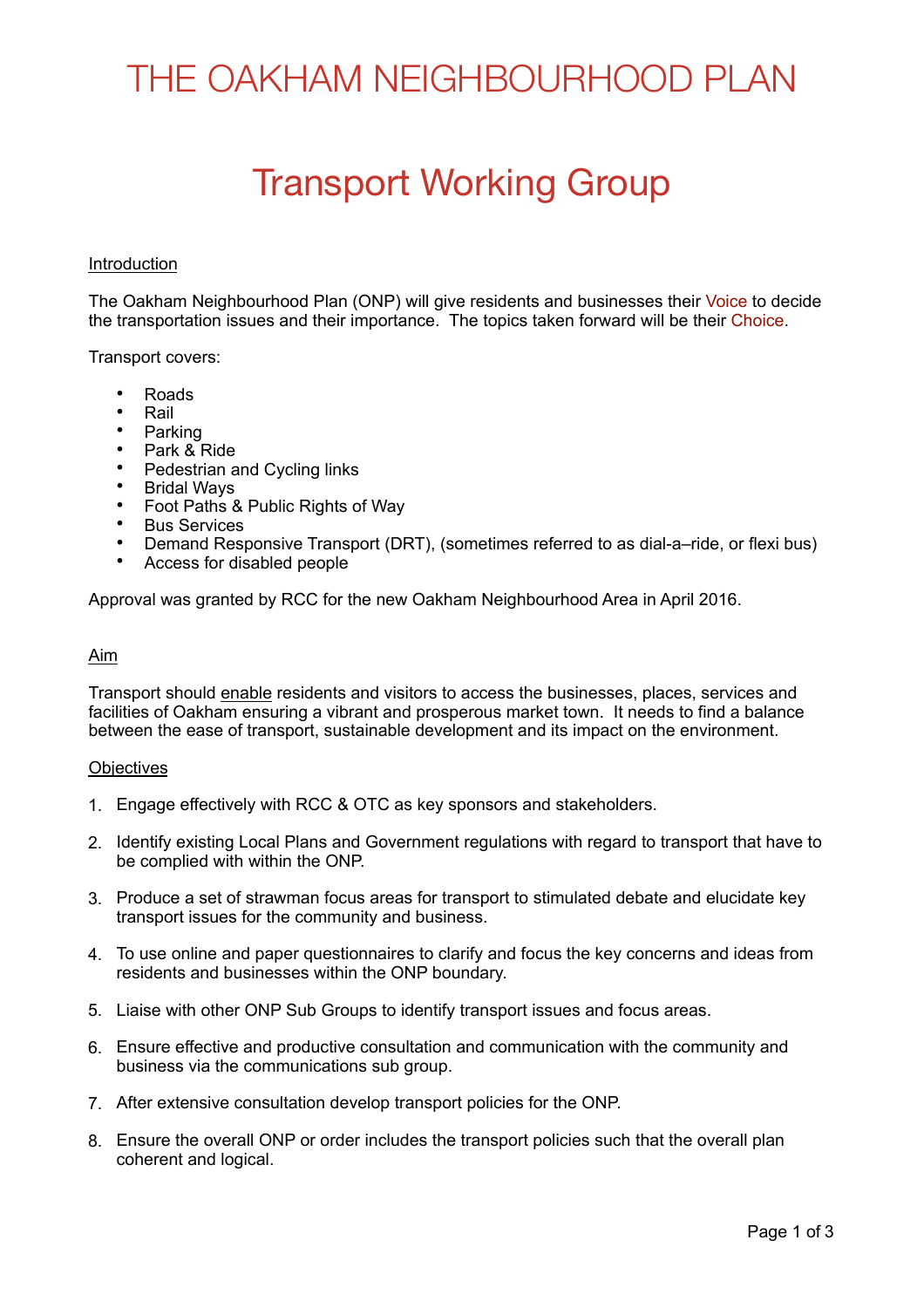# THE OAKHAM NEIGHBOURHOOD PLAN

### High Level Tasks

- 9. Review RCC Local Transport Plan 3 and related/supporting documentation understanding key strategic development needs, themes and plans.
- 10. Develop the transport themes form the first consultation event to arrive at a questionnaire that will clarify focus areas and stimulate the identification of new themes.
- 11. Work with other sub groups to understand the requirements they have of transport.
- 12. Hold further consultation events (in consultation with the communications group) with
	- Business within the agreed ONP boundary
	- Residents within the agreed ONP boundary
	- Visitors to Oakham and Barleythorpe
	- All Community Groups inc churches, market traders, OTP, VAR and schools within the agreed ONP boundary.
- 4. Update and publicise the ONP Web Site and the Transport focus area.
- 5. Consolidate the key transport themes and identify potential solutions for the residents and businesses to review and comment on.
- 6. At all stages a factual evidence base should be established to support the transport proposal.
- 7. Through the process of consultation develop a number of easy to understand transport policies for the ONP.

### **Timescales**

The Oakham Neighbourhood Plan will look at a planning horizon until 2026 to align it with the RCC Local Transport Plan 3.

It is expected that the plan will take 2-3 years to deliver including independent examination and referendum.